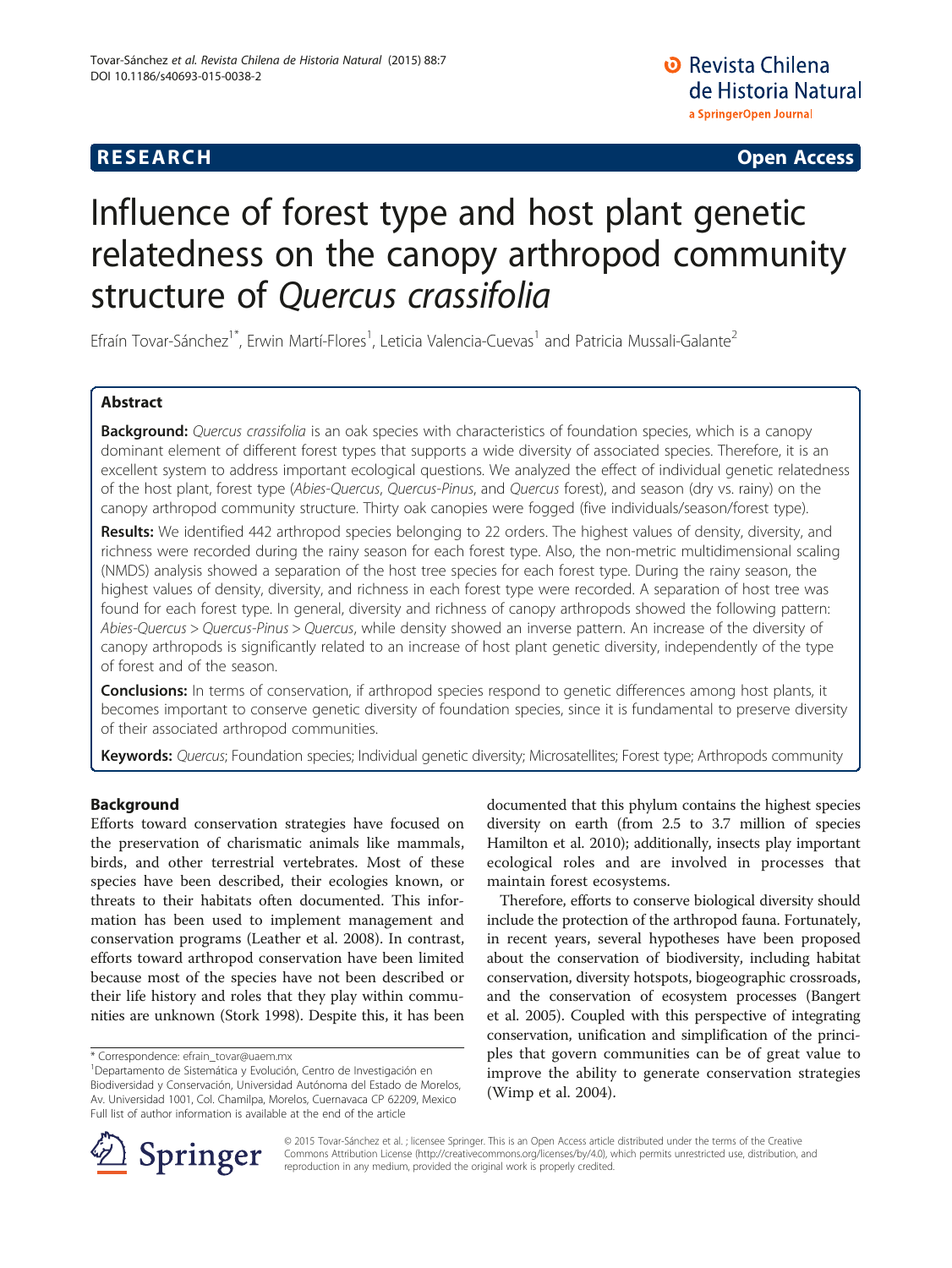Natural communities have been considered complex ecological systems, where its structure and functioning are determined by the interaction of different factors, whose effects are spatially and temporally variable (Bailey and Whitham [2007](#page-8-0)). One such factor is the heterogeneity of forests, for example, the forest canopy can be structurally more complex when it consists of more than one tree species (Sobek et al. [2009\)](#page-9-0). This suggests that tree species communities with high levels of species richness will increase the habitat heterogeneity, resulting in more resources and conditions. In this sense, there are studies that have reported a positive relationship between plant diversity and arthropod species richness (Sobek et al. [2009\)](#page-9-0).

Oak canopies represent an ideal system to study their associated communities, since they can be physically delimited. It has been documented that canopies support a great diversity of organisms (Nadkarni et al. [2004\)](#page-9-0). In particular, arthropods are considered the main component of the canopy-associated communities in terms of abundance and species diversity (Stork and Hammond [1997](#page-9-0)). To study canopy arthropod communities, it is important to conduct studies at local scales. This approach minimizes the effects of other factors (e.g., geological history, topography, climate, forest age, altitude, and disturbance) that may also modify community structure parameters.

In the last 20 years, various studies have documented that genetic variation of foundation species ('species that structure a community by creating locally stable conditions for other species and by modulating and stabilizing fundamental ecosystem processes', Dayton [1972](#page-9-0)) can have an extended effect beyond the individual leading to interactions with other species to produce community and ecosystem phenotypes (Whitham et al. [2006\)](#page-9-0). For example, studies with eucalyptus (Dungey et al. [2000](#page-9-0)), willows (Hochwender and Fritz [2004\)](#page-9-0), cottonwoods (Wimp et al. [2004\)](#page-9-0), and oaks (Tovar-Sánchez and Oyama [2006a](#page-9-0), [b](#page-9-0)) have demonstrated that plant genetics can influence the associations and interactions of communities associated with these species.

To evaluate the genetic relatedness effects of the host plant on the arthropod community structure, the majority of studies have been done at an intra-specific level (among populations or patches of mixed genotypes vs. monocultures; Hochwender and Fritz [2004\)](#page-9-0), in hybrid complexes (among different genetic classes: parentals, F1 hybrids, and backcross hybrids; Wimp et al. [2004;](#page-9-0) Tovar-Sánchez and Oyama [2006a, b](#page-9-0)), and few studies have been conducted at the intra-individual level (Tovar-Sánchez et al. [2013](#page-9-0)). Therefore, studies that address the influence of intra-individual genetic variability on canopy arthropod community are valuable because they explore other factors that may play a significant role in community assemblage. Moreover, most of the studies have been conducted

These effects have been assessed in terms of species richness, similarity, and diversity. For example, Wimp et al. ([2004\)](#page-9-0), Tovar-Sánchez and Oyama ([2006b\)](#page-9-0), and Ferrier et al. [\(2012](#page-9-0)) found that greater genetic diversity of the host plant favors richness and diversity of the associated communities, because more genetically diverse host plants offer a wider range of resources and conditions. Likewise, Bangert et al. ([2005\)](#page-8-0) found that genetically similar host plant species will hold more similar communities, due to a major similarity in physical, chemical, and phenological characteristics. In terms of conservation, if arthropod species respond to genetic differences among host plants, it becomes important to conserve genetic diversity of foundation species, since it is fundamental to preserve diversity of their associated arthropod communities (Bangert et al. [2005](#page-8-0); Tack and Roslin [2011](#page-9-0)).

Mexico contains 161 species of oaks (Quercus, Fagaceae) from which 68% of these appear to be endemic (Valencia [2004\)](#page-9-0). In consequence, Mexico is considered one of the centers of diversification of the genus (Valencia [2004](#page-9-0)). In general, oaks represent an ideal system to study the effects of host plant genetic relatedness on their associated canopy communities, because they are dominant elements of temperate forest canopies and their genetic diversity levels are high (Dutech et al. [2005](#page-9-0)). Likewise, it has been documented that oaks are involved in important ecosystem processes as nutrient recycling and water balance (Madritch and Hunter [2002\)](#page-9-0). This information invites us to think that most oak species can be considered as foundation species.

Mexican temperate forests are threatened by deforestation activities (≈314,000 ha/year, FAO [2006](#page-9-0)), resulting in a significant loss of habitat. When the foundation species are the habitat, a loss of genetic diversity will result in a loss of habitat that could have a potential effect on species across multiple trophic levels and major taxonomic groups (Bangert et al. [2005\)](#page-8-0). The consideration of genetic diversity conservation can be a general and efficient approach to conserving processes (evolutionary and ecological) and diverse assemblages of plants and animals.

Quercus crassifolia is an excellent system to study the mechanisms that regulate its associated arthropod communities, due to its wide geographical distribution and its association with different types of forests, and it is a dominant canopy element in temperate forests which supports a wide diversity of flora and fauna.

As a consequence, and because there are no studies that analyze simultaneously the influence of genetic relatedness of foundation species and forest type on their associated arthropod fauna, the goal of this study was to evaluate the effect of individual genetic relatedness of Q. *crassifolia* on the canopy arthropod community structure in terms of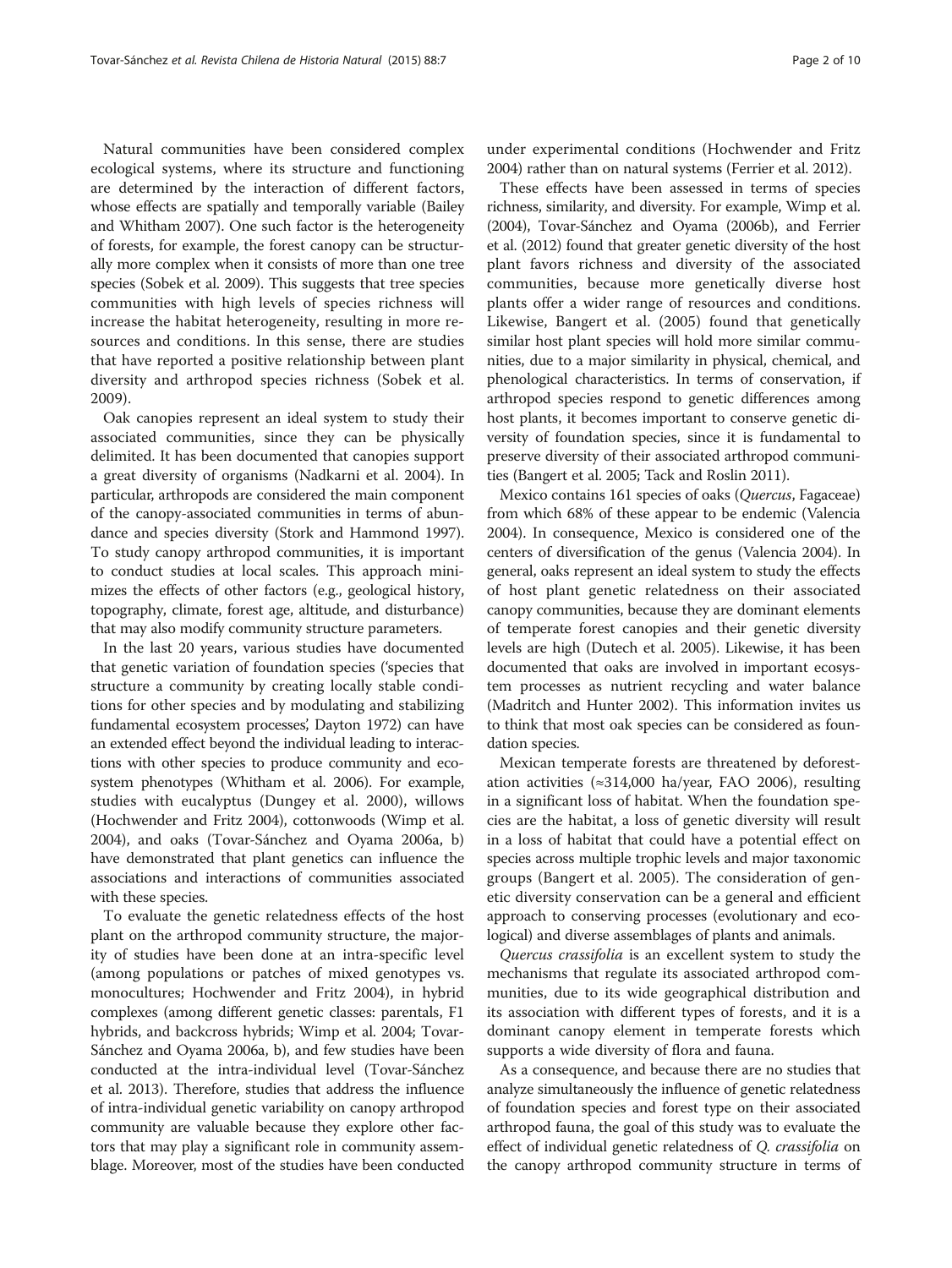composition, species richness, diversity, and density. Also, we determined if the arboreal community structure changes between forest types. We predict that the host plant with the highest levels of intra-individual genetic diversity and the highest level of surrounding

arboreal species richness should support more diverse arthropod communities, because they offer a wider array of resources and conditions to be exploited.

# **Methods**

## Study site

The study areas are situated at the Parque Nacional El Chico (PNECh), which was decreed as a protected natural area in 1898. It possesses a surface of 2,739 ha and is located at the Austral portion of Transmexican Volcanic Belt (TVB) (20° 10′ N, 98° 41′ W, CONANP [2006\)](#page-9-0). The altitude oscillates between 2,600 to 3,050 m. Mean annual temperature oscillates between 12°C and 18°C, and more than 90% of the annual precipitation of 1,479.5 mm falls from April to October (CONANP [2006](#page-9-0)).

Inside the PNECh, the principal forest types are Abies, Quercus, Abies-Quercus, Pinus, Quercus-Pinus, Juniperus forest and grassland (CONANP [2006\)](#page-9-0). Because it has been documented that canopy arthropod community structure varies spatially (Tovar-Sánchez et al. [2003\)](#page-9-0), we chose three forest types (Quercus, Quercus-Pinus, and Abies-Quercus) within the PNECh to minimize historic and environmental site effects. We presume that because these three forest types are located within the same geographic area, with similar geological and evolutive events, the influence of these factors should be reduced when assessing their associated arthropod communities. Therefore, these sites have the same geological history, weather (temperate subhumid), altitude (between 2,550 and 2,750 m), forest age (mature forest), tree height (between 10 and 13 m), soil type (volcanic origin), and degree of disturbance (no local disturbance inside the forest). In addition, in the three forest types, Q. crassifolia is a canopy representative element.

Quercus forest is located at an altitude of 2,750 m, and various arboreal species are found in this type of forest: Quercus alpenses, Q. crassifolia, Quercus glabrescens, Quercus greggii, Quercus laurina, Quercus mexicana, and Arbutus glandulosa.

Quercus-Pinus forest is situated at an altitude of 2,550 m, and it is shaped by the following arboreal species: Q. *affinis*, Q. crassifolia, Q. glabrescens, Q. greggii, Q. laurina, Pinus rudis, Pinus teocote, Abies religiosa, A. glandulosa, Arbutus xalapensis, and Ilex tolucana.

Abies-Quercus forest is located at an altitude of 2,720 m, where the following arboreal species are found: A. religiosa, Q. affinis, Q. crassifolia, Q. glabrescens, Q. greggii, Quercus potosina, Quecus rugosa, Alnus arguta, A. xalapensis, A. glandulosa, Buddleia cordata, Cercocarpus

macrophyllus, Cornus disciflora, Garrya laurifolia, I. tolucana, and Vibornum elatum.

Hence, a gradient of arboreal species among forest types is observed: Abies-Quercus ( $n = 16$ ) > Quercus-Pinus ( $n =$ 11) > Quercus ( $n = 7$ ).

The Quercus forest is located at 6.3 linear km from the Quercus-Pinus and Abies-Quercus forests. The Quercus-Pinus and Abies-Quercus forests are separated by a distance of 3.5 linear km.

## Study species

Q. crassifolia Humboldt and Bonpland is a red oak (section Lobatae) that includes large trees up to 23 m in height with a trunk diameter of 1 m and deciduous leaves. Q. crassifolia can differ easily from other red oaks by its leaf characteristics such as ovate, obovate, or elliptic shape with a coriaceus upper surface, the lower surface is yellow tomentose, orange or brown, presenting from one to ten teeth (Romero et al. [2002\)](#page-9-0) and not glandular sessile fasciculate and the solitary unicellular trichomes. This species presents a broad geographical distribution in Mexico, occupying the major mountain ranges at an altitude of 2,500 to 2,800 m (Romero et al. [2002](#page-9-0)).

## Canopy arthropod community

Canopy arthropod community structure of Q. crassifolia at the PNECh was determined by sampling ten trees in each forest type, five trees during dry season (February 2005) and five trees during rainy season (August 2005). Sampling was done seasonally, which allowed having a representative annual sample of the canopy arthropod fauna, as suggested by previous studies, which have demonstrated that seasonality modifies both composition and richness of the canopy arthropod fauna (Tovar-Sánchez et al. [2003](#page-9-0); Tovar-Sánchez and Oyama [2006a](#page-9-0); Tovar-Sánchez [2009](#page-9-0)). We selected individual oaks of 10 to 13 m (mean  $\pm$  SE, 11.42  $\pm$  0.17 m) in height and between 20.21 and 32.64 m<sup>2</sup> (mean  $24.89 \pm 3.27$  m<sup>2</sup>) of crown cover. Crowns that do not overlap with any other tree within the oak forest were sampled. Arthropods were collected by fogging with 750 ml of non-persistent insecticide (AquaPy, AgrEvo, Mexico City) the entire canopy of a single tree. AquaPy is composed by 30 g/l of natural pyrethrine, synergized with 150 g/l of piperonyl-but-oxide. Fogging activity was done between 0400 h and 0430 h (lasting approximately 1:30 min) in order to avoid denaturalization of the insecticide by solar radiation, avoiding windy or rainy days. Arthropods fallen from each fogged tree were collected in ten plastic trays  $(1 \text{ m}^2 \text{ area per tray})$  that were randomly distributed under tree crowns. The arthropods were kept in 70% ethanol except adult organisms of Lepidoptera, which were kept in glassine paper bags. The arthropods were separated into morphospecies. Abundance of each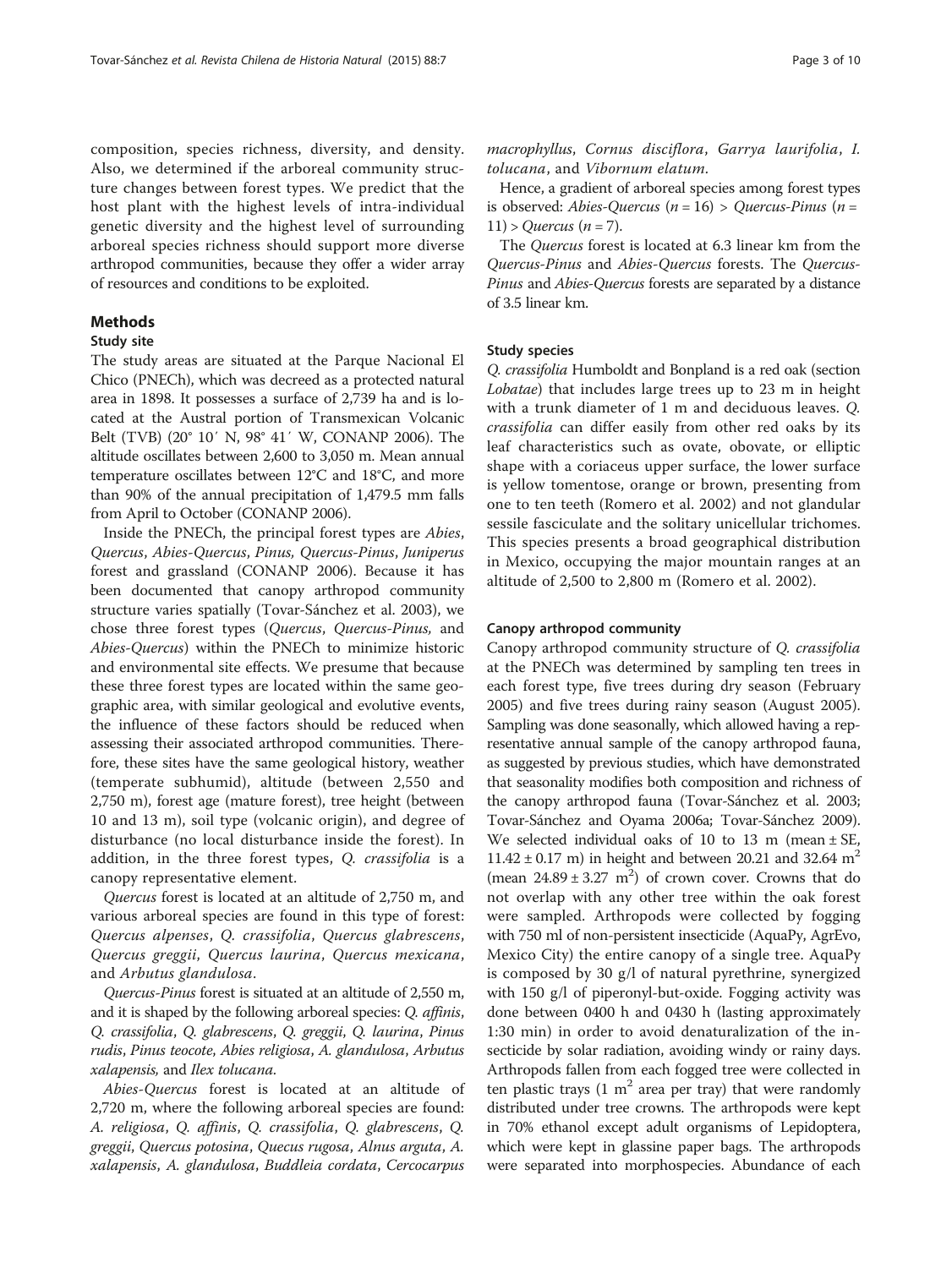morphospecies was also counted. In this study, 'arthropod morphospecies' will be referred as 'arthropod species.'

## Molecular data

Leaves with no apparent damage were collected from ten individuals of Q. crassifolia in each forest type. Total DNA was extracted and purified by using the DNAeasy Plant Mini Kit (Qiagen, Valencia, CA, USA). DNA quantification was done by fluorometric analysis (Eppendorf, Biophotometer, Hamburg, Germany), and DNA quality was visualized by comparing the intensity of bands with known standards of lambda DNA on agarose gels at 0.8%. Genetic analyses were performed using nuclear microsatellite markers (nSSRs).

We chose six nuclear microsatellites primers (OC11, OE09, CO8, FO7, QpZAG110, and QrZAG11) that detected polymorphisms in Q. crassifolia. Forward primers were labeled with a fluorescent tag: HEX (green), NED (yellow), or FAM (blue). PCR reactions were done as follows: 15 ng of DNA template, 50 mM KCl, 20 mM Tris-HCl (pH 8.4), 2 mM  $MgCl<sub>2</sub>$ , 0.13 mM of each dNTP, 25 mM of each primer, and 0.8 U of Taq polymerase, in a final volume of 15 μl. Reaction conditions were as follows: an initial denaturation step at 95°C for 5 min, followed by 30 cycles at 94°C for 1 min, 1 min at the appropriate annealing temperature, followed by 30 s at 72°C, and a final extension step at 72°C for 8 min. Annealing temperature differed for each primer pair: 53°C for OC11 and OE09, 50°C for CO8, 58°C for FO7, 48°C for QpZag 110, and 53°C for QrZag 11. PCR products were resolved on agarose gels at 2% to 180 V for 1.5 h. Depending on the strength of the bands on the agarose test gel, these were diluted 1:10 to 1:90 with water. Polymorphic fragments were sequenced on an automatic sequencer ABI-PRISM 3100 (Applied Biosystems Inc., Foster City, CA, USA) using 9.5 ml of formamide, 0.5 ml of ROX 500 used as a size standard, and 1 ml of each PCR product. Alleles were scored using the Gene Mapper ver. 3.7 Software (Applied Biosystems, Foster City, CA, USA).

### Statistical analysis

Three-factor ANOVAs were conducted (model type III, Zar [2010](#page-9-0)) to determine the effect of forest type (Quercus, Quercus-Pinus, and Abies-Quercus), season (dry and rainy), individual genetic relatedness of host plant (internal relatedness (IR)), and interaction of forest type  $\times$  season on canopy arthropod density. Density values of canopy arthropods were log-transformed  $(X' = log_e X + 1)$  (Zar [2010\)](#page-9-0). Two-factor ANOVAs were conducted (model type III, Zar [2010](#page-9-0)) to determine the effect of forest type (Quercus, Quercus-Pinus, and Abies-Quercus), season (dry and rainy), and interaction of forest type  $\times$  season on canopy arthropod diversity and richness species.

Differences in canopy arthropod species composition between forest types were tested using non-metric multidimensional scaling (NMDS) based on the presence of 422 arthropod species. NMDS is a robust ordination technique for community analysis. NMDS was used to generate a dissimilarity matrix between forest types by season using the Bray-Curtis dissimilarity coefficient. Differences in canopy arthropod community species composition between forest types were quantified with the Bray-Curtis similarity coefficient that was calculated on the square roottransformed species by sample abundance data matrix.

Analysis of similarity (ANOSIM) was used to evaluate the differences between arthropod community composition and forest type by season. ANOSIM was employed to test for differences among groups using 1,000 random reassignments and determining whether the generated dissimilarity matrix is significantly different than chance (Warwick et al. [1990\)](#page-9-0).

The diversity of canopy arthropod community associated to Q. *crassifolia* at each oak tree was estimated using the true Shannon diversity index (exp(H′)) (Jost [2006](#page-9-0)). Thereafter, the index was compared between forest types with a randomization test as described by Solow [\(1993\)](#page-9-0), this test re-samples 10,000 times from a distribution of species abundances produced by a summation of the two samples.

Individual genetic relatedness of Q. crassifolia was quantified using the IR parameter (Amos et al. [2001\)](#page-8-0). IR is based on the relatedness measure of Queller and Goodnigth ([1989\)](#page-9-0), except that at each locus, two alleles rather than two pairs of alleles are compared. Over several loci, the resulting values are approximately normally distributed and centered on zero, with negative values suggesting relatively outbred individuals and high positive values being suggestive of inbreeding. IR values were computed using EXCEL (Microsoft INC.) macro written in Visual Basic provided on the William Amos website ([http://www.zoo.cam.ac.uk/dir](http://www.zoo.cam.ac.uk/directory/william-amos) [ectory/william-amos,](http://www.zoo.cam.ac.uk/directory/william-amos) Department of Zoology, Cambridge University, UK). For this study, IR values were multiplied by (−). Thus, IR values below zero denote inbred individuals and values above zero denote outbred individuals. Diversity index  $(H')$  and species richness  $(S)$  variables were correlated with each other. Therefore, the relationship between individual genetic relatedness of Q. *crassifolia* in each forest type and the arthropod H' was tested by regression analyses.

The softwares used for statistical analysis were STA-TISTICA 8.0 (StatSoft Inc [2007\)](#page-9-0), Species Diversity and Richness 3.03 (Henderson and Seaby [2002](#page-9-0)), and PC-ORD 4.28 (McCune and Mefford [1999\)](#page-9-0).

### Results

### Composition of arthropods

In total, 17,485 individuals were collected, 15,073 during rainy and 2,412 during dry season. Canopy arthropod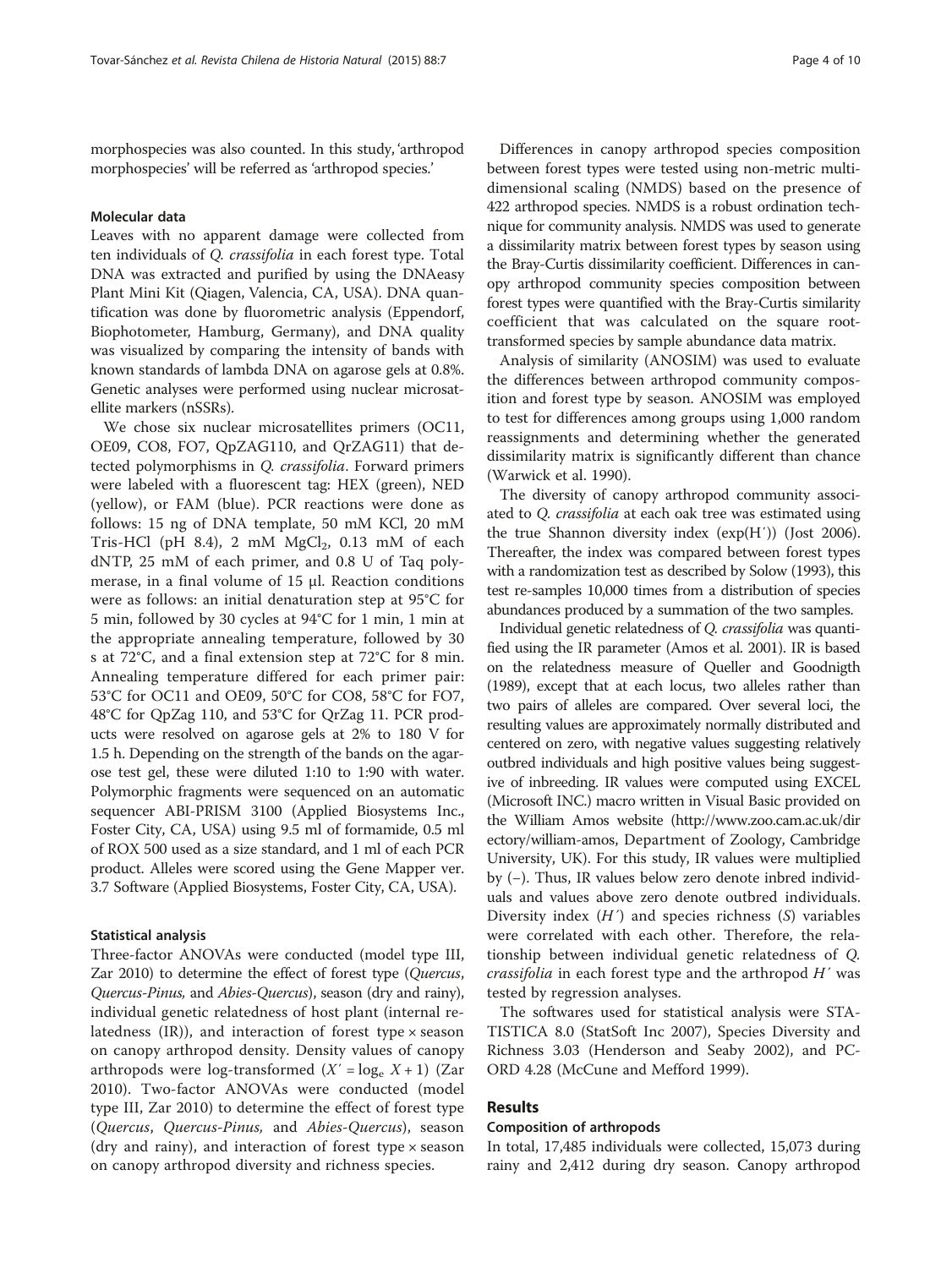composition of Q. crassifolia is formed by 422 species belonging to 22 orders (Araneae, Arthropleona, Astigmata, Coleoptera, Cryptostigmata, Dermaptera, Diptera, Hemiptera, Hymenoptera, Isoptera, Lepidoptera, Mecoptera, Mesostigmata, Neuroptera, Opiliones, Orthoptera, Pseudoscorpiones, Prostigmata, Psocoptera, Symphypleona, Thysanoptera, and Trichoptera).

Relative abundance of species grouped into arthropod orders changed between seasons and between forest types (Figure 1). During dry season, the most abundant groups were Hymenoptera, Cryptostigmata, and Diptera, whereas Arthropleona, Coleoptera, and Cryptostigmata were the most common groups during rainy season, independently of the forest type (Figure 1). For forest type, Cryptostigmata, Arthropleona, and Hemiptera were the most common groups in Quercus forest, whereas Arthropleona, Coleoptera, and Cryptostigmata were the most abundant groups in Quercus-Pinus forest. Finally, Hymenoptera, Cryptostigmata, and Coleoptera were the most common groups in Abies-Quercus forest (Figure 1).

In general, we found significant differences in canopy arthropod community composition associated to Q. crassifolia among forest types (ANOSIM  $R = 0.4823$ ,  $n = 39$ ,  $P < 0.001$ ) (Figure [2\)](#page-5-0), being these communities significantly different from one another on all three forest types. Within a forest type, we found significant differences in canopy arthropod community composition between different seasons, also, the differences among categories (forest types) were significant after correcting the critical value of alpha for inflated type II errors  $(P < 0.02$  for all comparisons) (*Quercus*: ANOSIM  $R =$ 0.4802, P < 0.001; Quercus-Pinus: ANOSIM R = 0.5137,

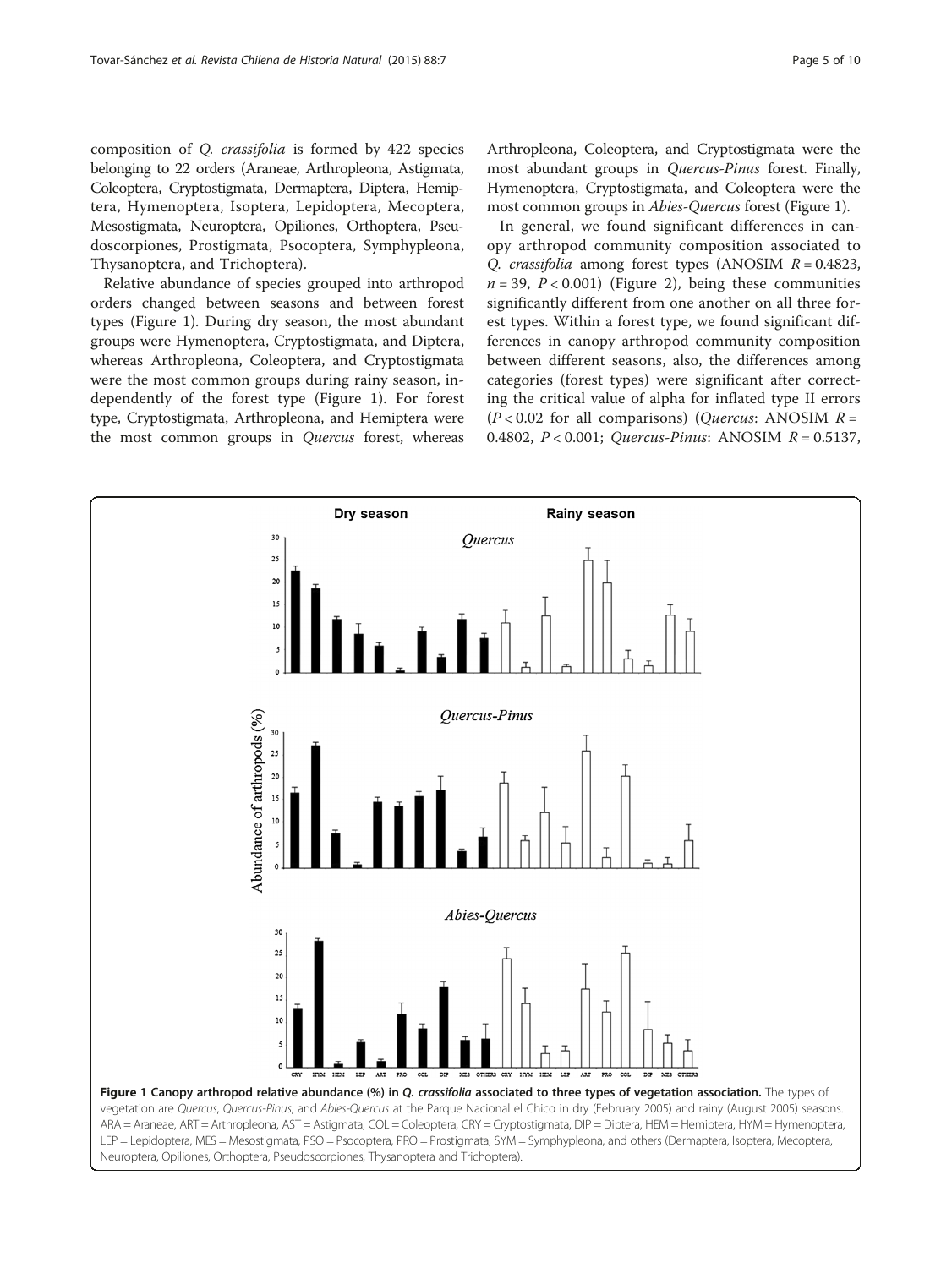<span id="page-5-0"></span>

 $P < 0.001$ ; Abies-Quercus: ANOSIM  $R = 0.6330$ ,  $P < 0.001$ ). Therefore, these results indicate that canopy arthropod community composition varies in space and time.

## Density of arthropods

The density of canopy arthropod species differed significantly between individual genetic relatedness  $(F_{24,270} =$ 8.26,  $P < 0.001$ ), forest types ( $F_{2,270} = 6.93$ ,  $P < 0.01$ ), seasons  $(F_{1,270} = 187.07, P < 0.001)$  and interaction season × forest types  $(F_{2,270} = 4.99 \text{ } P < 0.01)$ . In general, we found that canopy arthropod densities associated to Q. crassifolia showed the following pattern: Abies-Quercus < Quercus-Pinus < Quercus for both seasons. The results showed that in each forest type, the arthropod densities increased between 4.9 and 5.9 times higher during rainy than dry season (Table [1](#page-6-0)).

#### Diversity of arthropods

The richness of canopy arthropod species differed significantly between forest types  $(F_{2,24} = 53.64, P < 0.001)$ , seasons  $(F_{1,24} = 648.12, P < 0.001)$ , and interaction season  $\times$ forest type  $(F_{2,24} = 175.63, P < 0.001)$ . On the other side, the diversity of canopy arthropod species did not differed significantly between forest type ( $F_{2,24}$  = 1.93, P > 0.05) and interaction season × forest type  $(F_{2,24} = 1.44, P > 0.05)$ , in contrast, significant differences between seasons were registered  $(F_{1,24} = 50.91, P < 0.001)$ .

In this study, we found that  $H'$  and  $S$  of canopy arthropods associated to Q. crassifolia showed the following pattern, according to forest type: Abies-Quercus  $[S = 209;$  $exp(H') = 148$ ] > Quercus-Pinus [S = 143;  $exp(H') = 81$ ] >

Quercus  $[S = 116; exp(H')] = 55$  (Table [2](#page-6-0)). In addition, the highest values of  $H'$  and  $S$  were found during rainy season for the three forest types: Abies-Quercus > Quercus-Pinus > Quercus (Table [2](#page-6-0)).

## Relationship between oak host plant genetic relatedness and canopy arthropod community

This study revealed that host plant IR affects significantly the diversity of canopy arthropods  $(H')$ . In general, our results showed a positive and significant relationship between genetic relatedness of Q. crassifolia and the diversity of canopy arthropods in dry ( $r = 0.66$ ,  $F_{1,13} =$ 10.17,  $P < 0.01$ ) and rainy season ( $r = 0.73$ ,  $F_{1,13} = 14.86$ ,  $P < 0.01$ ) (Figure [3\)](#page-7-0).

## **Discussion**

The results obtained in the present study showed that the forest type had a significant effect on canopy arthropod community structure of Q. crassifolia. We found a different community structure among forest types in terms of composition. Also, the values of  $H'$ , S, and density of arthropod fauna were higher during rainy season for the three forest types. In general,  $H'$  and  $S$  of arthropods showed the following pattern: Abies-Quercus > Quercus-Pinus > Quercus. Surprisingly, the density showed an inverse pattern (Abies-Quercus < Quercus-Pinus < Quercus). Finally, an increase of the host plant genetic diversity was significantly related to an increase of canopy arthropod diversity, independently of the forest type and season.

## Effect of forest type and season on canopy arthropod community

Our results showed that the forest type has a significant effect on canopy arthropod community structure of Q. crassifolia. We found a different community structure among forest types in terms of composition, density, S, and H′. In general, Hymenoptera, Cryptostigmata, and Diptera were the most abundant groups collected in Q. crassifolia canopies during dry season. Also, we found that the majority of Hymenoptera species corresponded to the Cynipidae family, which is highly specialized to the Quercus genus (Stone et al. [2002\)](#page-9-0). The fact that Cynipidae populations increase during dry season is probably related to its oviposition behavior or eclosion processes (Stone et al. [2002](#page-9-0)).

In our collection, Cryptostigmata was one of the most abundant groups in both seasons. These results are similar to other studies in tropical (Palacios-Vargas and Castaño-Meneses [2003\)](#page-9-0) and temperate (Tovar-Sánchez [2009\)](#page-9-0) forests in Mexico. Probably, the presence of arboreal epiphytes and rugose cortex (which accumulates organic matter) of Q. crassifolia, mainly during rainy season, favors an increase of resources and conditions that can be exploited by these organisms (Palacios-Vargas and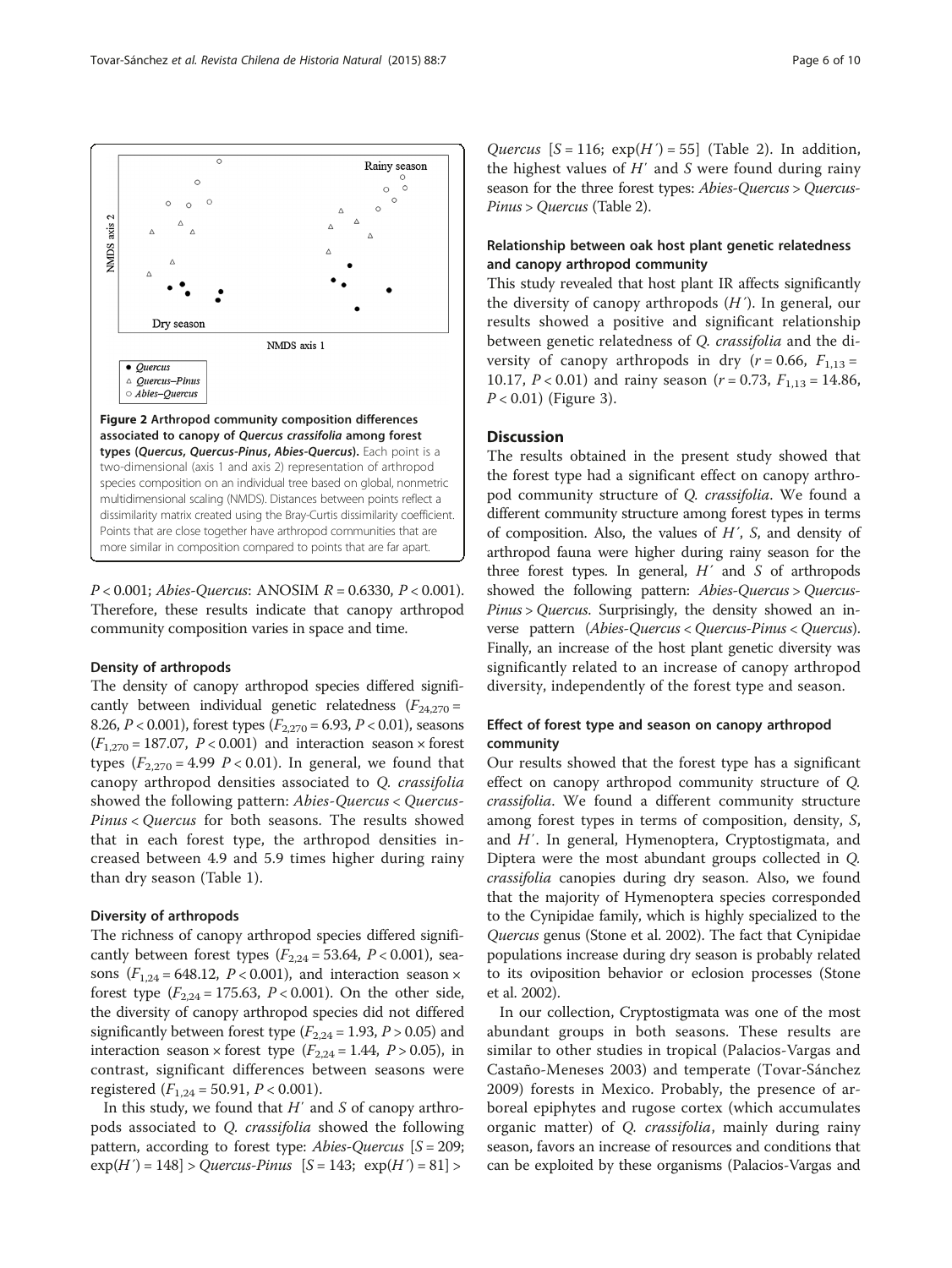| <b>Tree</b>    | Forest type    |                  |                |                      |                |                  |  |  |  |  |
|----------------|----------------|------------------|----------------|----------------------|----------------|------------------|--|--|--|--|
|                |                | <b>Ouercus</b>   |                | <b>Ouercus-Pinus</b> | Abies-Ouercus  |                  |  |  |  |  |
|                | Dry            | Rainy            | <b>Dry</b>     | Rainy                | Dry            | Rainy            |  |  |  |  |
|                | $29.5 \pm 3.2$ | $123.2 \pm 8.9$  | $17.8 \pm 2.5$ | $137.6 \pm 14.5$     | $20.1 \pm 2.8$ | $90.8 \pm 11.4$  |  |  |  |  |
| 2              | $37.4 \pm 4.1$ | $238.2 \pm 12.3$ | $25.0 \pm 3.3$ | $105.3 \pm 20.2$     | $24.7 \pm 3.6$ | $105.3 \pm 10.6$ |  |  |  |  |
| 3              | $39.7 \pm 5.3$ | $175.9 \pm 20.1$ | $27.3 \pm 4.1$ | $138.5 \pm 17.3$     | $13.7 \pm 2.3$ | $112.4 \pm 13.2$ |  |  |  |  |
| $\overline{4}$ | $45.2 \pm 3.6$ | $129.8 \pm 19.0$ | $30.6 \pm 3.8$ | $98.3 \pm 9.7$       | $17.4 \pm 2.7$ | $89.5 \pm 8.3$   |  |  |  |  |
| 5              | $28.6 \pm 3.9$ | $144.5 \pm 18.3$ | $23.3 \pm 3.4$ | $165.7 \pm 31.4$     | $14.3 \pm 3.0$ | $132.7 \pm 12.3$ |  |  |  |  |
| Total          | $33.1 \pm 3.0$ | $162.3 \pm 9.3$  | $24.8 \pm 3.2$ | $129.9 \pm 16.7$     | $18.0 \pm 2.6$ | $106.1 \pm 10.3$ |  |  |  |  |
|                | a              | A                | b              | B                    |                |                  |  |  |  |  |

<span id="page-6-0"></span>Table 1 Density (no. ind./ $m^2 \pm$  SE) of canopy arthropods associated to Q. crassifolia by forest type

Data from dry (February 2005) and rainy seasons (August 2005). Italicized data indicated the values of the maximum and minimum densities per season. Different letters show significant differences P < 0.05 (Tukey test). Capital letters show significant differences between forest type in rainy season and lower case letters in dry season.

Castaño-Meneses [2003\)](#page-9-0). The abundance of Cryptostigmata in each forest type registered the following pattern: Abies-Quercus > Quercus-Pinus > Quercus. This pattern is related to the number of arboreal species growing in sympatry with Q. crassifolia in each forest type, a phenomenon that is known as 'associational susceptibility' (White and Whitham [2000\)](#page-9-0), in which plant species present greater abundance of herbivores when spatially associated with heterospecific neighbors (White and Whitham [2000\)](#page-9-0).

On the other hand, Arthropleona, Coleoptera, and Cryptostigmata were the most abundant groups in the different forest types during rainy season. We suggest that the high abundance of Arthropleona may be due to its small body size and preference to humid habitats. Probably, the augment of the water availability and organic matter concentration in canopies during rainy season promoted an increase of conditions and resources that allowed the increase of their population size (Castaño-Meneses [2002\)](#page-9-0). Contrary to the results obtained for Cryptostigmata, these results do not support the 'associational susceptibility' hypothesis, because Arthropleona, was more abundant in the Quercus forest, followed by Quercus-Pinus and Abies-Quercus.

We found that Coleoptera was a very abundant group during rainy season (Abies-Quercus > Quercus-Pinus > Quercus). Barbosa et al. [\(2000\)](#page-9-0) suggested that during this season, there is an increase in resource availability, which is in accordance with seasonal growth of forest ecosystems. In this sense, Romero et al. [\(2002\)](#page-9-0) document that Q. crassifolia is a deciduous species, which increases branch, leaves, and fruit formation and development of epiphyte plants, a fact that can favor a great possibility of resources that may be used by canopy arthropods (Tovar-Sánchez et al. [2003\)](#page-9-0). Also, during rainy season, younger leaves are more abundant, nutritive, and softer and have less secondary metabolites (Coley et al. [2006](#page-9-0)). An increase in host plant nutritional quality as well as the availability of canopy resources may explain the proliferation of phytophagous beetles associated to Q. crassifolia canopies at the PNECh during rainy season. Similar results were observed by Wagner ([2000\)](#page-9-0) in the canopy of Rinorea beniensis in a rainy forest in Uganda. Moreover, the results obtained for the order Coleoptera support the associational susceptibility hypothesis.

In addition, we found that  $H'$  and  $S$  of canopy arthropods showed the following pattern: Abies-Quercus > Quercus-

| Table 2 Shannon-Wiener diversity index (exp(H')) and species richness (S) of the communities of canopy arthropods |  |  |
|-------------------------------------------------------------------------------------------------------------------|--|--|
|-------------------------------------------------------------------------------------------------------------------|--|--|

| <b>Tree</b>    | Forest type    |         |       |         |                      |         |       |               |     |         |       |         |
|----------------|----------------|---------|-------|---------|----------------------|---------|-------|---------------|-----|---------|-------|---------|
|                | <b>Ouercus</b> |         |       |         | <b>Quercus-Pinus</b> |         |       | Abies-Quercus |     |         |       |         |
|                | Dry            |         | Rainy |         | Dry                  |         | Rainy |               | Dry |         | Rainy |         |
|                | s              | Exp(H') | s     | Exp(H') | s                    | Exp(H') | S     | Exp(H')       | s   | Exp(H') | S     | Exp(H') |
|                | 13             | 14.88   | 38    | 40.44   | 33                   | 22.20   | 54    | 36.95         | 32  | 24.53   | 77    | 29.96   |
| $\overline{2}$ | ш              | 16.44   | 43    | 22.19   | 15                   | 30.26   | 66    | 44.70         | 44  | 60.34   | 83    | 33.11   |
| 3              | 15             | 8.17    | 41    | 47.94   | 18                   | 7.84    | 49    | 81.45         | 42  | 29.96   | 70    | 99.48   |
| 4              | 9              | 5.47    | 36    | 11.02   | 16                   | 22.20   | 51    | 66.68         | 33  | 14.88   | 84    | 46.52   |
| 5              | 13             | 7.39    | 49    | 32.45   | 20                   | 18.17   | 53    | 68.72         | 38  | 17.63   | 73    | 47.94   |
| Total          | 26             | 18.17   | 90    | 49.40   | 40                   | 33.12   | 126   | 66.7          | 53  | 40.44   | 157   | 109.94  |

Associated to Q. crassifolia in three forest types (Quercus, Quercus-Pinus, Abies-Quercus) at the Parque Nacional el Chico, Hidalgo, during dry (February 2005) and rainy (August 2005) seasons. Italicized data indicated the values of the maximum and minimum diversity index and species richness per season.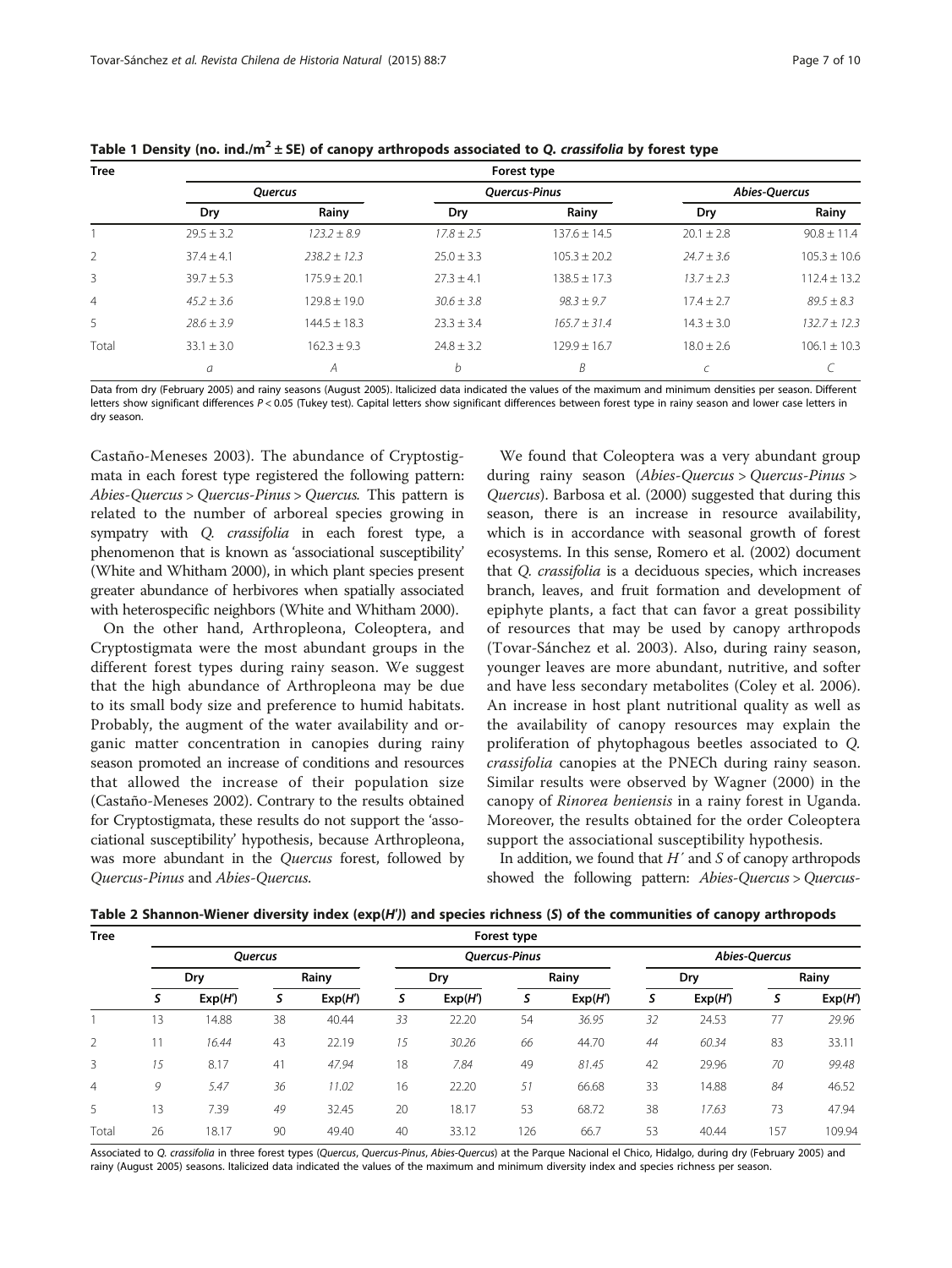Pinus > Quercus. This pattern is consistent with a gradient of tree species among forest types: Abies-Quercus ( $n = 16$ )  $>$  Quercus-Pinus (n = 11)  $>$  Quercus (n = 7), supporting once more the 'associational susceptibility' hypothesis.

Figure 3 Correlation analyses and canopy arthropod diversity. Correlation analyses between individual genetic diversity of host plant (IR) (Q. crassifolia) in dry season and rainy season, and canopy arthropod diversity (Shannon-Wiener diversity index) obtained with

 $_{\Delta}^{\circ}$ 

 $0.0$ 

Internal relatedness -(IR)

 $0.1$ 

 $0.2$ 

 $0.3$ 

 $0<sub>A</sub>$ 

 $-0.1$ 

nSSRs. P < 0.01.

30  $20$ <sub>-0.4</sub>

> $\bullet$  Ouercus △ Quercus-Pinus o Abies-Ouercus

 $-0.3$ 

 $-0.2$ 

In habitats such as temperate forests, tree communities are a key element for shaping the environmental physical structure. For this reason, it has been suggested that tree species richness could influence an increase in richness and abundance of canopy arthropod fauna (Lassau et al. [2005\)](#page-9-0). The aforementioned pattern is also supported by the results obtained by Castaño-Meneses ([2002\)](#page-9-0) who evaluated the spatial distribution of the epiphyte plant Tillandsia violaceae inside the PNECh. The author found a major density of T. violaceae in Abies-Quercus forest. This information supports our field observations, where the epiphyte *T. violaceae* increases its density in the following gradient: Abies-Quercus > Quercus-Pinus > Quercus. Therefore, we propose that an increase in epiphyte abundance favors a greater heterogeneity of resources and conditions in the canopy of Q. crassifolia. Therefore, habitat heterogeneity predicts that structurally more complex habitats can offer a wider array of resources and conditions, which will favor more species diversity in the communities (Affeld [2008\)](#page-8-0). Hence, we propose that the gradient observed for canopy arthropods associated to Q. crassifolia is a response to habitat heterogeneity, motivated by the richness of tree species, heterospecific neighbors (associational susceptibility, White and Whitham [2000](#page-9-0)) and epiphyte density among forest types.

Density, S, and H′ values of arthropods in the different forest types were higher during rainy season. These results are similar to those reported for other temperate forests in Mexico (Tovar-Sánchez et al. [2003](#page-9-0); Tovar-Sánchez and Oyama [2006a](#page-9-0), [b](#page-9-0); Tovar-Sánchez [2009](#page-9-0)). It has been proposed that this pattern may be the result of an increase in resource availability during rainy season, which is in accordance with this season major productivity of forest ecosystems (Barbosa et al. [2000\)](#page-9-0).

In general, associated arthropod communities to different oak species are composed mainly of generalist species. Although these communities appear to be generalists, it has been documented that the taxonomic status of host-trees may be an important factor in the arthropod community structure (Tovar-Sánchez et al. [2003,](#page-9-0) Tovar-Sánchez and Oyama [2006a](#page-9-0)). In particular, special attention has been paid to gall forming (Cynipidae: Hymenoptera) and leaf mining insects (Lepidoptera: Tischeridae, Citheraniidae). Oak gall wasps are obligate parasites and are considered as organ-species-specific. Mexico has the greatest richness of oak gall wasps, with approximately 700 species included in 29 genera (Wendel [1960](#page-9-0)). Studies of the Cynipidae family in hybrid zones of Quercus *crassipes*  $\times$  *Q. crassifolia* complex have shown that gall wasps are highly sensitive to host plant genetic diversity levels (Tovar-Sánchez and Oyama [2006b](#page-9-0)). Valuable insights into these processes can be gained through the investigation of distribution, abundance, and diversity of canopy insects in response to genetic diversity.

## Effect of host plant genetic relatedness on canopy arthropod community

Our results showed that as the individual genetic relatedness (IR) of *Q. crassifolia* increases, the values of  $H'$  of the canopy arthropod communities also increases, independent of the forest type or season. In particular, during dry season, the IR of Q. *crassifolia* explains 44% of canopy arthropod diversity. Whereas, during rainy season, the IR of Q. crassifolia explains 53% of the canopy arthropod diversity. These results are consistent with those reported by Tovar-Sánchez et al. [\(2013](#page-9-0)), who found that an increase in IR levels of Q. crassipes and Quercus castanea favors H′, S, and density of canopy arthropods. Specifically,

<span id="page-7-0"></span>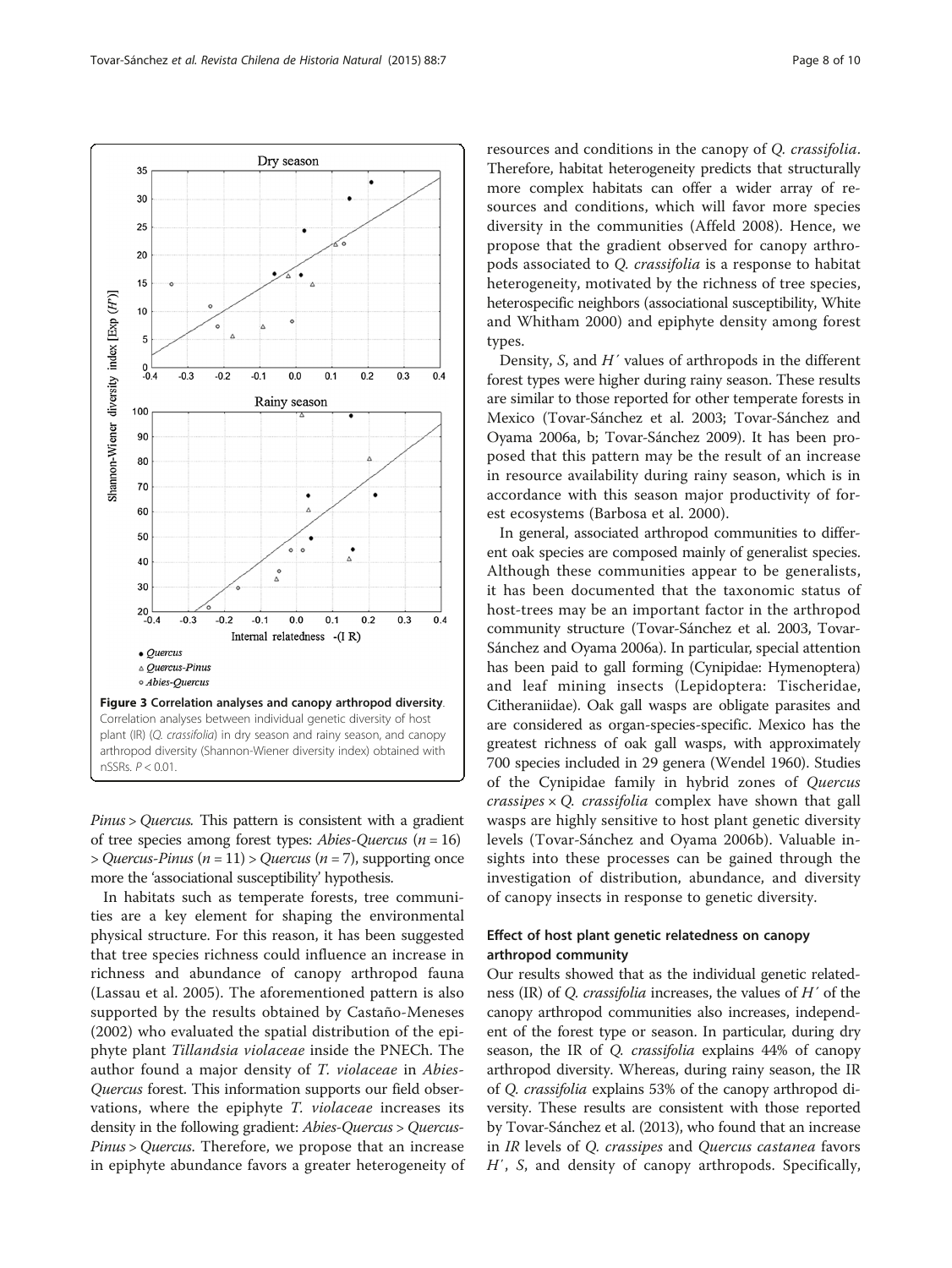<span id="page-8-0"></span>their results of IR vs. H′ explained from 56% to 73% of the variation for Q. crassipes and from 68% to 84% for Q. castanea. Likewise, Wimp et al. [\(2004](#page-9-0)) found that the cottonwoods genetic diversity (Populus fremontii × Populus angustifolia) is positively and significantly related to the diversity  $(H')$  of their endophagous insect community, explaining about 60% of the variability in the community. Similarly, Tovar-Sánchez and Oyama ([2006b](#page-9-0)) reported that the oak genetic diversity (Quercus crassipes  $\times$  Q. crassifolia) explained about 78% of the diversity  $(H')$  of their endophagous insect community. However, in both studies, genetic diversity was measured at the population level. The results obtained by these studies show that canopy arthropod communities respond to the genetic diversity of host plant, independent of the biological organization level where it is measured.

In this study, we evaluated the genetic relatedness of the host plant in different forest types in one locality, this experimental design allowed us to control variables that have been documented as factors that modify the arthropod community structure. For example, forest age (Marquis et al. [2000\)](#page-9-0), altitude (Summerville et al. [2003](#page-9-0)), soil type (Gering et al. [2003\)](#page-9-0), climate (Price et al. [2004](#page-9-0)), and disturbances (Tovar-Sánchez et al. [2003\)](#page-9-0) and spatial location (Tack et al. [2010](#page-9-0)) are among others.

Host plant genetic relatedness not only has a direct impact on their herbivore community, because its effects can be extended to higher trophic levels indirectly, by promoting a cascade effect throughout the community (Whitham et al. [2006\)](#page-9-0). For example, an increase in host plant genetic diversity can promote an augment in their architectural complexity and nutritional quality (Bangert et al. 2005). This may favor herbivore density, predation intensity, and parasitism degree (Whitham et al. [2006](#page-9-0)).

These studies have suggested that the areas with more genetically diverse host plant species can be considered as centers of species diversity (Tovar-Sánchez and Oyama [2006a](#page-9-0)), areas of great ecological and evolutionary activity, providing new habitats for associated communities.

## **Conclusions**

Recently, a genetic approach has revealed that the influence of genetic diversity in foundation species extends to the community and ecosystem levels. Our results demonstrate that the forest type and genetic relatedness of host plants have a significant effect on the canopy arthropod community structure. Interestingly, genetic diversity effect is presented in a consistent manner, regardless of forest type and season. It is now important to demonstrate these effects in other foundation species and in other spatial scales to understand their generality.

From a conservation perspective, maintaining genetic diversity of host plants and arboreal plant communities richer in species is crucial for the preservation of associated arthropod species. Also, it is a priority to assign a new conservation status to foundation species and propose strategies to safeguard mechanism to maintain their diversity. This serves as a guide for future conservation efforts and provides a mechanism of why conservation efforts may fail if they do not consider the community consequences of genetic variation in foundation species, because their extended phenotypes affect the rest of the community. Because oaks represent dominant trees in Mexican temperate forests, these findings may be important locally and at a landscape level. The development of a community genetic perspective should help us to understand the natural world, its complex interactions, and the effects of anthropogenic change.

#### Competing interests

The authors declare that they have no competing interests.

#### Authors' contributions

All authors participated in the review topic design, in the data analyses, and in the manuscript writing. T-SE: participated in experimental design, field work, data analyses and in the manuscript writing. M-FE: participated in field work and in arthropod determination. V-CL: participated in the manuscript writing and statistical analysis. M-GP: participated in the manuscript writing and statistical analysis. All authors read and approved the final version of the manuscript.

#### Acknowledgements

We thank the specialists on arthropod and plant taxonomy for their interest and assistance in this project: S. Valencia-Avalos (Oaks), C. Mayorga (Hemiptera), G. Ortega-León (Hemiptera), B. Mejía and A. Hernández (Arthropleona, Astigmata, Cryptostigmata, Mesostigmata, Prostigmata, and Symphypleona), A. Godínez (Diptera), Zaragoza (Coleoptera), O. Ávalos (Diptera and Hymenoptera), P. Hernández (Hymenoptera), M. Menéndez (Araneae), and A. Ibarra Vázquez (Lepidoptera). We thank L. Marquez-Valdemar, Gabriel Flores-Franco, and G. Rangel-Altamirano for their technical assistance. Also, we thank A. Callejas for the criticisms and suggestions to improve the manuscript. This research was supported by grants from the CONACYT- Mexico (61725) to E.T.S.

#### Author details

1 Departamento de Sistemática y Evolución, Centro de Investigación en Biodiversidad y Conservación, Universidad Autónoma del Estado de Morelos, Av. Universidad 1001, Col. Chamilpa, Morelos, Cuernavaca CP 62209, Mexico. <sup>2</sup>Laboratorio de Investigaciones Ambientales, Centro de Investigación en Biotecnología, Universidad Autónoma del Estado de Morelos, Av. Universidad 1001, Col. Chamilpa, Morelos, Cuernavaca CP 62209, Mexico.

### Received: 15 November 2014 Accepted: 16 March 2015 Published online: 24 March 2015

#### References

- Affeld K (2008) Spatial complexity and microclimatic responses of epiphyte communities and their invertebrate fauna in the canopy of northern rata (Metrosideros robusta A. Cunn.: Myrtaceae) on the West Coast of the South Island, New Zealand. Dissertation, Lincoln University
- Amos W, Worthington J, Fullard K, Burg TM, Croxalli JP, Bloch D, Coulson T (2001) The influence of parental relatedness on reproductive success. Proc R Soc Lond B 268:2021–2028
- Bailey JK, Whitham TG (2007) Biodiversity is related to indirect interactions among species of large effect. In: Ohgushi T, Craig T, Price PW (eds) Indirect interactions webs: nontrophic linkages through induced plant traits. Cambridge University Press, Cambridge
- Bangert RK, Turek RJ, Martinsen GD, Wimp GM, Bailey JK, Whitham TG (2005) Benefits of conservation of plant genetic diversity on arthropod diversity. Conserv Biol 19:379–390